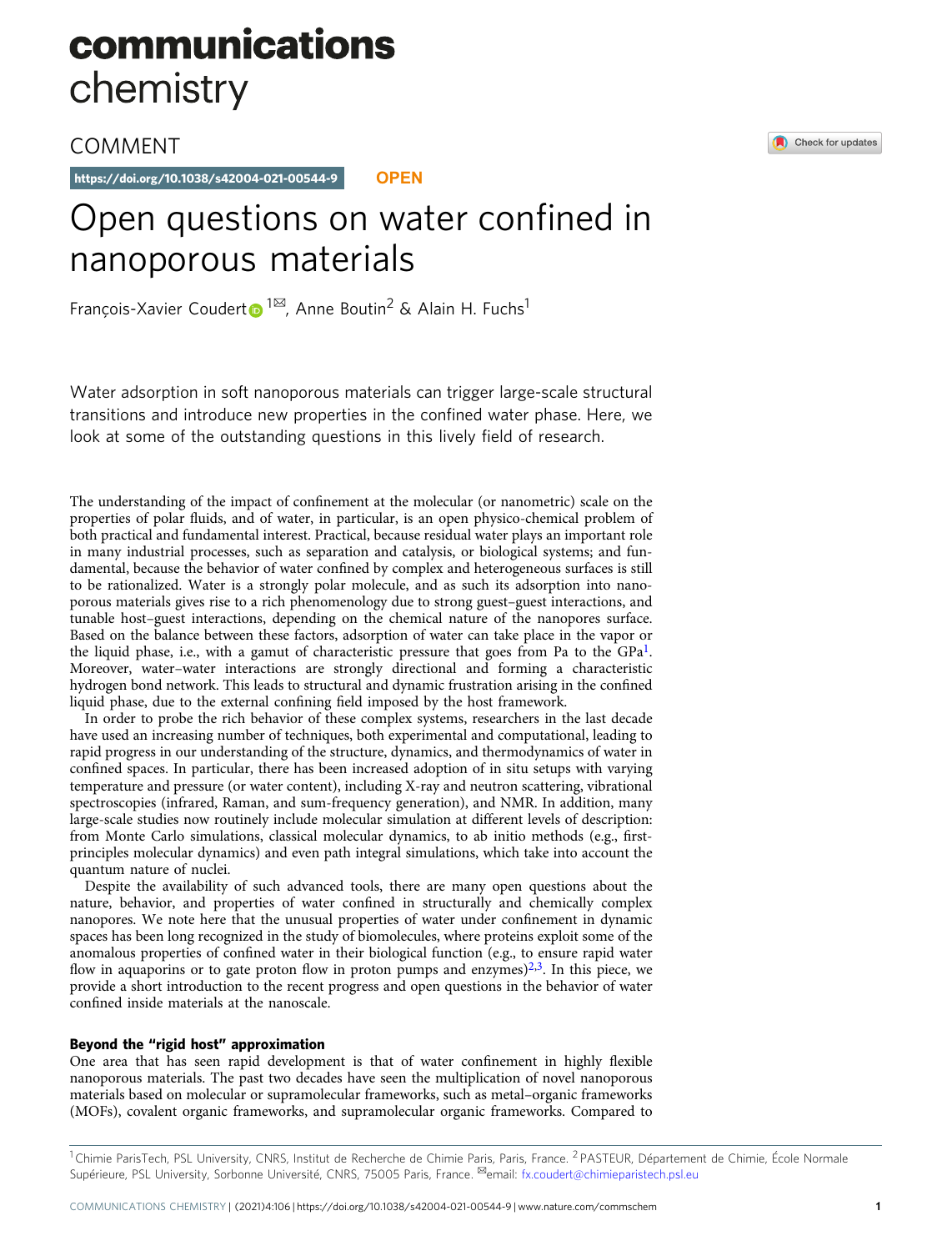<span id="page-1-0"></span>inorganic materials, such as zeolites, this new generation of nanoporous solids—named "soft porous crystals"—are based on relatively weak supramolecular interactions and demonstrate large-scale intrinsic structural flexibility. In order to fully understand the behavior of water in these dynamic materials, we need to shift our focus from the classical view (or approximation) of the "rigid host" material as an inert matrix, that acts merely as a fixed external potential on the adsorbed phase.

One of the areas where the effect of the host flexibility is perhaps the strongest, and not yet fully understood, is in the intrusion of water at high pressure in hydrophobic soft porous crystals[4](#page-2-0),[5.](#page-2-0) There, two different responses are intertwined: the response of the host framework to the hydrostatic pressure exerted, and the deformation linked to the presence of the adsorbate inside the pores—which exerts anisotropic adsorption stress, from within the pores<sup>6</sup>. This two-pronged effect has been reported in the past in several MOFs and some zeolites (although with a smaller amplitude of strain) and is sometimes referred to as "superhydration", because of the larger water uptake that is made possible by the flexibility of the host.

## Water adsorption introducing new properties

In some cases, the adsorption of water in flexible structures can lead to a structural transition into a phase with novel and generally rare properties for crystalline materials. For example, hydration near water saturation pressure can lead to the emergence of a superprotonic phase in a zirconium phosphonate MOF, with very high proton conductivity<sup>7</sup>. A similar effect was observed in  $((CH<sub>3</sub>)<sub>2</sub>NH<sub>2</sub>)<sub>2</sub>[Li<sub>2</sub>Zr(C<sub>2</sub>O<sub>4</sub>)<sub>4</sub>],$  as depicted in Fig. 1: it exemplifies well how the structural changes triggered by water adsorption introduce new properties in the confined water, that does not derive from either the parent framework or the bulk water $8$ .

Another case of interest, which has only recently been evidenced and understood, is that of "negative hydration expansion", i.e., the occurrence of strong contraction of porous materials upon water adsorption. Indeed, while adsorption of guest molecules is generally considered to lead to material expansion and stiffening, in some specific cases the inverse effect is possible: pore shrinking and softening is a counterintuitive mechanical response<sup>9</sup>. This phenomenon is most often observed in soft materials, but it can also occur in more rigid frameworks if the host–guest interactions are particularly strong—as water–host interactions can be. One such example is the contraction (10% volume shrinkage) of the oxide  $ZrW_2O_8$  under hydration, a "cold case" of old experimental findings that was only recently solved by X-ray diffraction, total scattering, and quantum mechanical calculations $10$ .

It was recently proposed and demonstrated that this "negative hydration expansion" could be leveraged into the fabrication of actuators and metamaterials<sup>11</sup>. While water itself is known for its many anomalous physical properties, it is interesting to think of





how it can also impart new properties and new functions to porous materials.

## Reactivity of confined water

Like other chemical properties, molecular reactivity is strongly affected by confinement at the molecular scale. This effect is at play in heterogeneous catalysts and enzymes<sup>[12](#page-2-0)</sup>, and can even be used to control reactivity quantitatively through hybrid light–matter states $^{13}$  $^{13}$  $^{13}$ . However, there remain many open questions about the impact of confinement on liquid water. One recent example showing the vast prospects opened by this effect are the recent studies demonstrating that confinement of water in ionic and organic solvents can control its reactivity at electrified interfaces[14.](#page-2-0) Changing the composition of these electrolytes of water confined in an acetonitrile matrix leads to changes in water–ion coordination and water adsorption at the electrode interface, therefore, allowing fine-tuning of the reactivity of the system, controlling the electric potential at which the hydrogen evolution reaction occurs

Another example of the need to take into account water reactivity in complex chemical systems is the study of water confined between graphene oxide (GO) layers. GO is a graphenebased material presenting a high number of disordered oxygenbearing groups (hydroxyl, epoxides, and carboxylic acids). Recent ab initio molecular dynamics simulations of chemically realistic models of GO have confirmed that chemical processes occur at the GO/liquid water interface, giving rise to a negative charge of the GO layers, drastically affecting the behavior of water near the interface by disrupting its hydrogen-bonding patterns and speeding up its transport<sup>[15](#page-2-0)</sup>.

These questions of reactivity of confined water are directly related to the water stability of supramolecular porous frameworks. Several applications (including heterogeneous catalysis, water harvesting from air, and energy storage) require porous frameworks that are hydrothermally and chemically stable, yet many MOFs have been demonstrated to be unstable in the presence of water, depending on the temperature or  $pH^{16}$ . Even for materials that are considered structurally stable, the impact of aging in presence of water is typically not well characterized, and still poorly understood.

## Conclusions

In conclusion, we observe a growing need for the characterization of confined water and its interactions with nanoporous materials, at multiple scales of length and time, through in situ and in operando experimental techniques as well as multiscale computational approaches. Such synergistic studies allow for the description of more complex phenomena, including structure, thermodynamics and chemical reactivity, in nanoporous materials whose complexity—both in terms of structure and behavior are becoming ever more sophisticated. This is particularly true for flexible materials, with chemically heterogeneous pore surfaces, oftentimes embedded into hierarchical or nanostructured composite materials.

Received: 4 June 2021; Accepted: 28 June 2021; Published online: 14 July 2021

#### References

1. Fraux, G., Coudert, F.-X., Boutin, A. & Fuchs, A. H. Forced intrusion of water and aqueous solutions in microporous materials: from fundamental thermodynamics to energy storage devices. Chem. Soc. Rev. 46, 7421–7437  $(2017)$